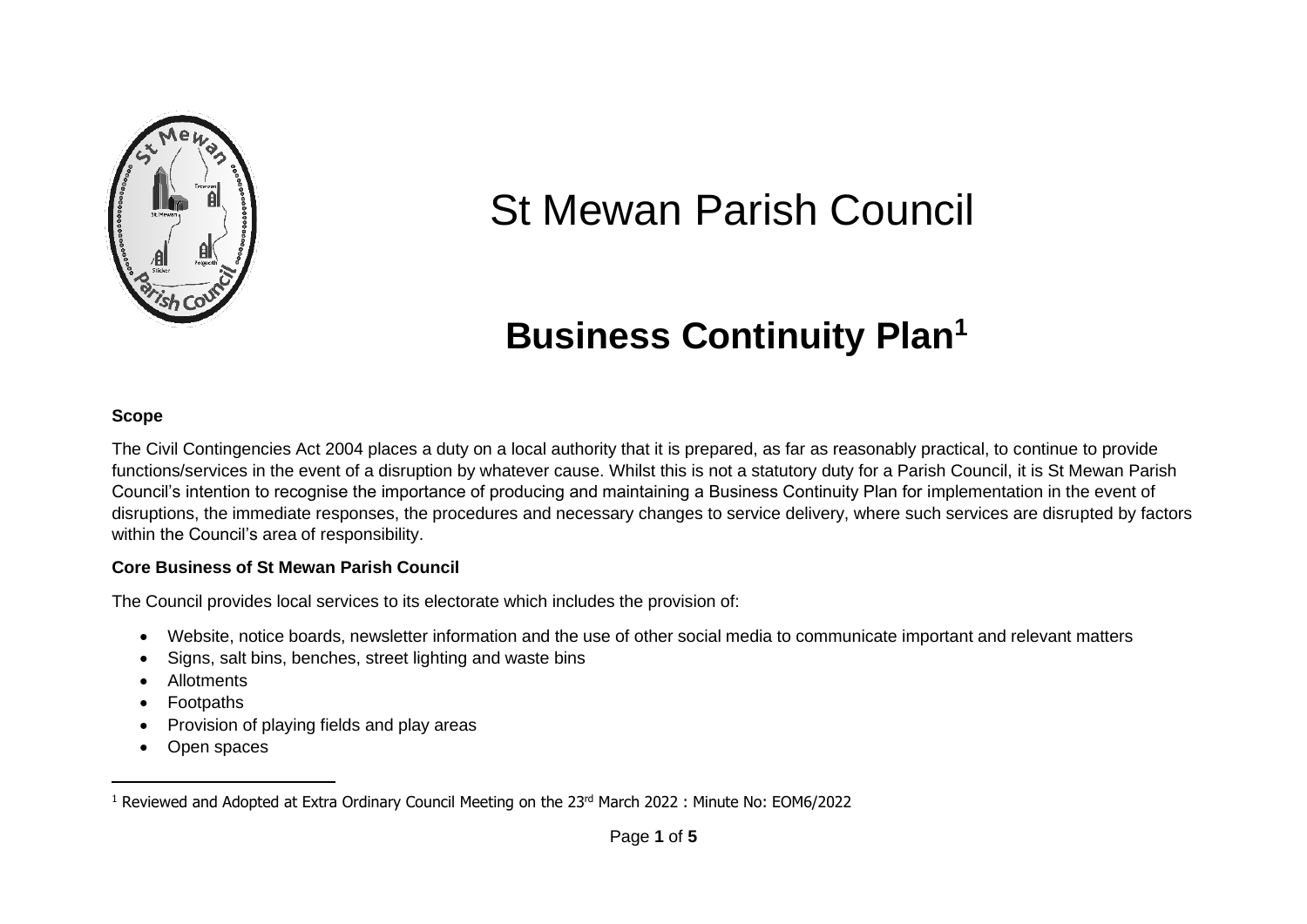- Grass maintenance of old and new cemetery
- Bus Shelters
- Sticker Car Park
- Contractors
- Full range of Parish Council services
- Land at Sticker
- Acting as a consultee on planning applications to represent the best interests of the parish
- Managing the finances of the Council and using the precept for the benefit of the community
- Liaising with Cornwall Council and other partnership organisations on issues that affect the parish

St Mewan Parish Council does not operate from an office or have any specific premises necessary for the discharge if its responsibilities.

#### **Potential causes of disruption:**

#### **Damage caused by-**

- a) Storm, tempest, flood and snow
- b) Fire
- c) Terrorism
- d) Air crash

## **Failure to-**

- a) Equipment
- b) Public Services

## **Losses of-**

- a) Staff/Councillors through death, illness or injury or resignation, whilst on or off Council duty
- b) Equipment theft breakage or major damage
- c) Loss of Council records through theft, fire or corruption of files
- d) Councillors by any reason which leaves the Council inquorate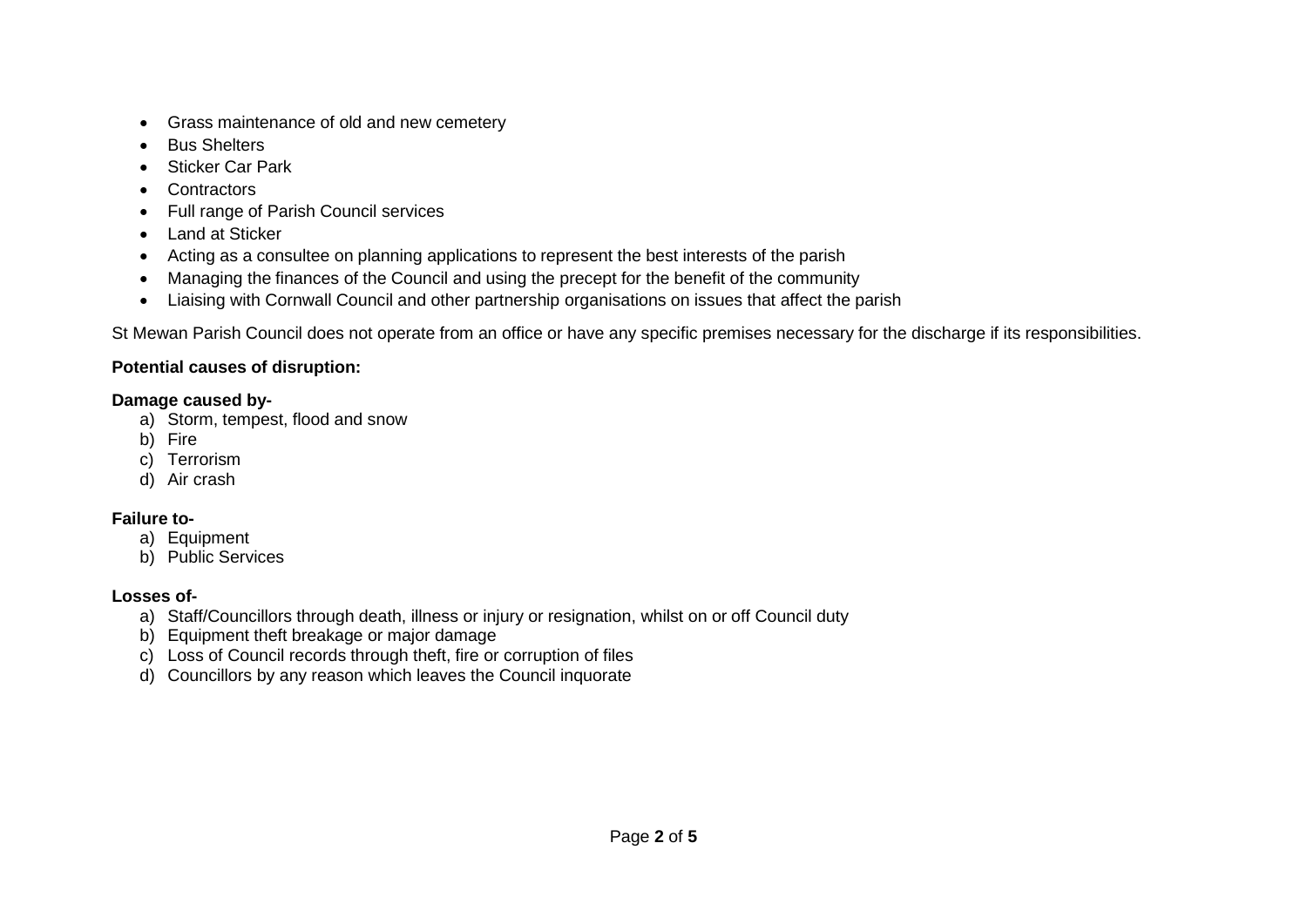| <b>Timeline</b>                                                                                 | <b>Mitigation</b>                                                                                                   | 24 hours                                                                                                               | Within 7 days                                                                                                             | Within 1 month                                                                                 | <b>Within 3 months</b>                               |
|-------------------------------------------------------------------------------------------------|---------------------------------------------------------------------------------------------------------------------|------------------------------------------------------------------------------------------------------------------------|---------------------------------------------------------------------------------------------------------------------------|------------------------------------------------------------------------------------------------|------------------------------------------------------|
| <b>Recovery</b>                                                                                 | To minimise impact                                                                                                  | <b>Immediate</b><br>response & actions                                                                                 | <b>Response as</b><br>required by PC                                                                                      | <b>Business</b><br><b>Continuity to</b>                                                        |                                                      |
| <b>Event</b>                                                                                    |                                                                                                                     |                                                                                                                        | operating<br>procedures                                                                                                   | rebuild confidence                                                                             |                                                      |
| Loss of Clerk due to<br>sudden/longer term illness,<br>incapacity, or death                     | Notes to be made for<br>completion of key<br>tasks including log<br>ins and passwords<br><b>External hard drive</b> | Chairman to be<br>informed.<br>Deputy<br>Clerk/Chairman to<br>informall members.                                       | Full Council to decide<br>on temporary cover<br>strategy which<br>includes part-time<br>Deputy Clerk                      | Report to Full<br>Council.<br>Provide replacement<br>and/or begin<br>recruitment<br>procedures | Review position and<br>procedure for<br>improvements |
| Death or serious injury to<br>member of staff whilst carrying<br>out Council duties             | Training of staff in all<br>activities requiring<br>Health & Safety<br>certification                                | Chairman to inform<br>all members.<br>Chairman to inform<br>HSE if necessary.                                          | Full Council to decide<br>on temporary cover<br>strategy and<br>response to HSE, if<br>necessary and<br>insurance company | Provide replacement<br>and/or begin<br>recruitment<br>procedures                               | Review position and<br>procedure for<br>improvements |
| Loss of Council membership due<br>to multiple resignations (causing<br>Council to be inquorate) | Co-Option of Cllrs                                                                                                  | Inform all remaining<br>members of<br>Council/Clerk<br><b>Inform Cornwall</b><br><b>Council Monitoring</b><br>Officer. | <b>Cornwall Council to</b><br>decide on temporary<br>working strategy for<br>immediate Council<br>business                | Instigate bye-election<br>procedure/co-option<br>procedure as advised<br>by Cornwall Council.  | Review position and<br>procedure for<br>improvements |
| Loss of Clerk due to resignation<br>or dismissal                                                | Regular appraisals                                                                                                  | Contact CALC for<br>provision of support<br>staff.                                                                     | Full Council to decide<br>on temporary cover<br>including part-time<br>Deputy Clerk                                       | Process of<br>recruitment or<br>temporary cover.<br>Provide replacement                        | Review position and<br>procedure for<br>improvements |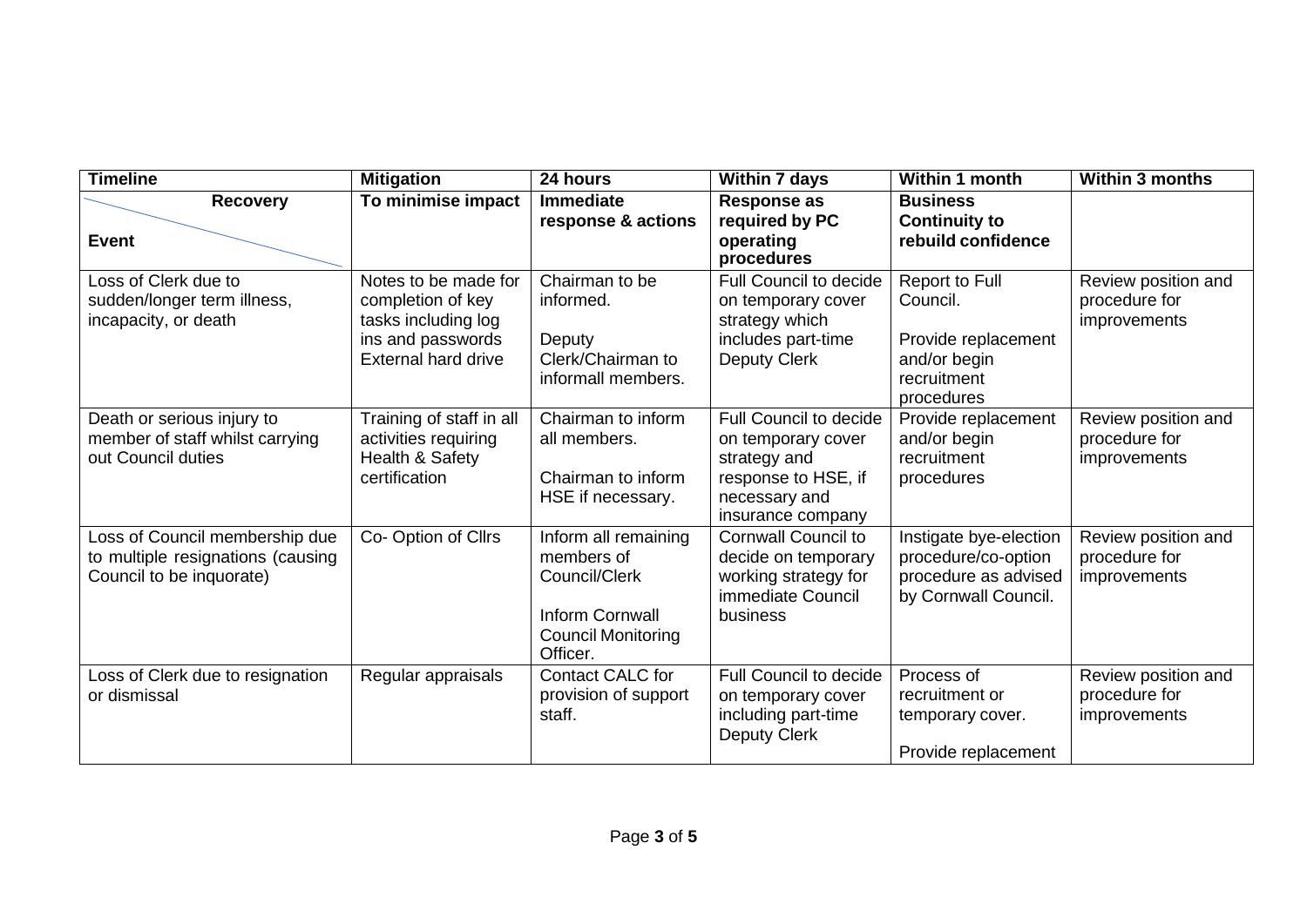| <b>Timeline</b>                                                               | <b>Mitigation</b>                                                                    | 24 hours                                                                                                                   | <b>Within 7 days</b>                                                                         | Within 1 month                                                                             | <b>Within 3 months</b>                                                                     |
|-------------------------------------------------------------------------------|--------------------------------------------------------------------------------------|----------------------------------------------------------------------------------------------------------------------------|----------------------------------------------------------------------------------------------|--------------------------------------------------------------------------------------------|--------------------------------------------------------------------------------------------|
| <b>Recovery</b><br><b>Event</b>                                               | To minimise impact                                                                   | <b>Immediate</b><br>response & actions                                                                                     | <b>Response as</b><br>required by PC<br>operating<br>procedures                              | <b>Business</b><br><b>Continuity to</b><br>rebuild confidence                              |                                                                                            |
| Loss of Council documents due<br>to fire                                      | <b>CLOUD Storage</b>                                                                 | Clerk to inform<br>Chairman.<br>Inform Insurance<br>company.                                                               | Council to review<br>position.                                                               | Report incident to<br>Full Council meeting.                                                | Review position and<br>procedure for<br>improvements                                       |
| Loss of Council electronic data,<br>due to fire, flood, breakdown of<br>theft | CLOUD storage                                                                        | Clerk to inform<br>Chairman.                                                                                               | Install back up files<br>on portable hard<br>drive                                           | Report incident to<br>Full Council.<br>Provide replacement<br>equipment.                   | Review position and<br>procedure for<br>improvements                                       |
| Loss of Council equipment due<br>to theft or breakdown                        | $Back - up$ Laptop<br><b>CLOUD</b> storage                                           | Clerk to inform<br>Chairman.<br>Report theft to police<br>and insurance<br>company.<br>Decide on immediate<br>replacement. | Replace in line with<br>current financial<br>regulations.                                    | Report incident to<br>Full Council.<br>Provide replacement<br>equipment.                   | Review position and<br>procedure for<br>improvements                                       |
| Local disaster                                                                | Refer to Emergency<br><b>Plan Policy</b>                                             | Contact emergency<br>services.                                                                                             |                                                                                              |                                                                                            |                                                                                            |
| <b>Financial loss</b>                                                         | Risk assessed in line<br>with Council Policy<br>adopted 16 <sup>th</sup> May<br>2018 | <b>Refer to Risk</b><br><b>Management Policy</b><br>$-$ adopted 16 <sup>th</sup> May<br>2018                               | <b>Refer to Risk</b><br><b>Management Policy</b><br>$-$ adopted 16 <sup>th</sup> May<br>2018 | <b>Refer to Risk</b><br><b>Management Policy</b><br>- adopted 16 <sup>th</sup> May<br>2018 | <b>Refer to Risk</b><br><b>Management Policy</b><br>- adopted 16 <sup>th</sup> May<br>2018 |